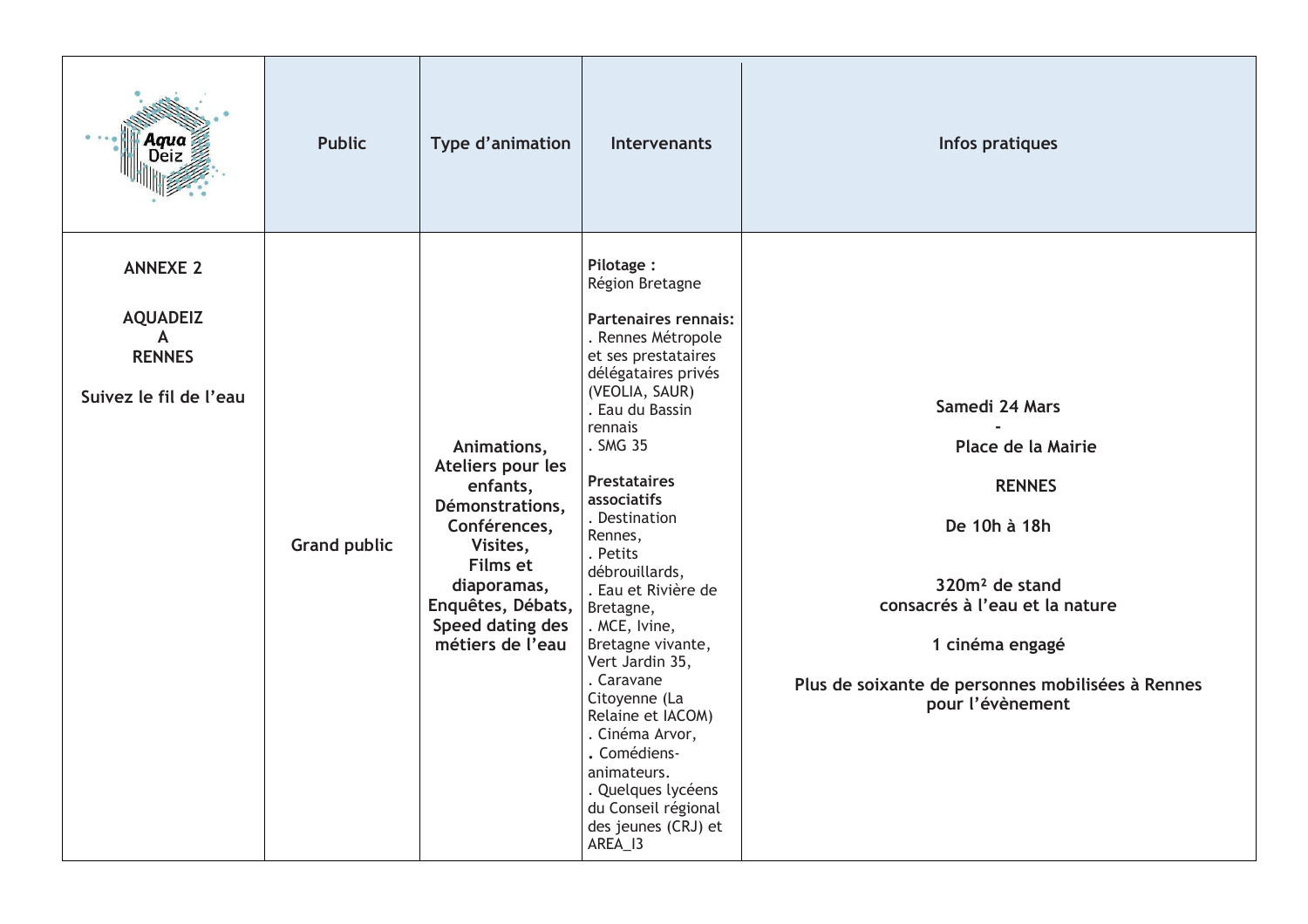|                                                                                                                                                                    |                                                                                                         |                                                      | Descriptif détaillé                                                                                                                              |                                                                                                                                                                                                                                                                                                                                                                                                                                                                                                                                                             |
|--------------------------------------------------------------------------------------------------------------------------------------------------------------------|---------------------------------------------------------------------------------------------------------|------------------------------------------------------|--------------------------------------------------------------------------------------------------------------------------------------------------|-------------------------------------------------------------------------------------------------------------------------------------------------------------------------------------------------------------------------------------------------------------------------------------------------------------------------------------------------------------------------------------------------------------------------------------------------------------------------------------------------------------------------------------------------------------|
| 1 <sup>ère</sup> séquence -<br>Inauguration et accueil<br>presse / média                                                                                           | Elus institutionnels<br>et associatifs<br>partenaires de<br>l'évènement et les<br>journalistes          | Inauguration et<br>déambulation de<br>stand en stand | Thierry BURLOT<br>Accueil                                                                                                                        | Rendez-vous<br>Place de la Mairie<br>10h - 10h45                                                                                                                                                                                                                                                                                                                                                                                                                                                                                                            |
| 2 <sup>ème</sup> séquence -<br>Projections des Films /<br>débat<br>« A contre courant, La<br>rivière du Loc'h de<br>l'estuaire à la source »<br>Au ciné de l'Arvor | Elus institutionnels<br>et associatifs<br>partenaires de<br>l'évènement<br>Journalistes<br>Grand public | Films / Débat<br>Synopsis                            | Accueil à l'Arvor -<br>Eric GOUZANNET<br>Jeannine<br>ARCHIMBAD,<br>La Reliance,<br>Scénariste<br>Alban GUILLOU<br>Réalisateur Bretagne<br>Sud TV | Rendez-vous à l'Arvor<br>Séance à 11h<br>Suivi du pot<br>L'eau est le miroir de nos actes.<br>Par un voyage à rebours, de l'estuaire à la source, nous tentons de<br>comprendre et de faire comprendre en quoi la qualité de notre fleuve<br>est un défi majeur qui dépasse largement notre territoire et notre<br>époque.<br>En quête de témoignages, nous suivons la rivière à la rencontre d'élus<br>politiques, de techniciens, de professionnels, de militants associatifs<br>et de citoyens qui nous éclairent sur les enjeux de la qualité de l'eau. |
| 3 <sup>ème</sup> séquence -<br>Enquête auprès des<br>citoyens<br>Venez parler d'eau.                                                                               | Grand public                                                                                            | Enquête citoyenne                                    | Caravane Citoyenne                                                                                                                               | Dans la caravane citoyenne est ouverte<br>De 14 à 18h<br>Les citoyens comme acteurs de la discussion sur les enjeux de<br>l'eau en Bretagne.<br>Questionnement par le sensible sur leurs représentations plutôt<br>sur le grand cycle de la source à l'estuaire, l'eau du quotidien,<br>qu'est-ce qui fait sens pour le citoyen ?                                                                                                                                                                                                                           |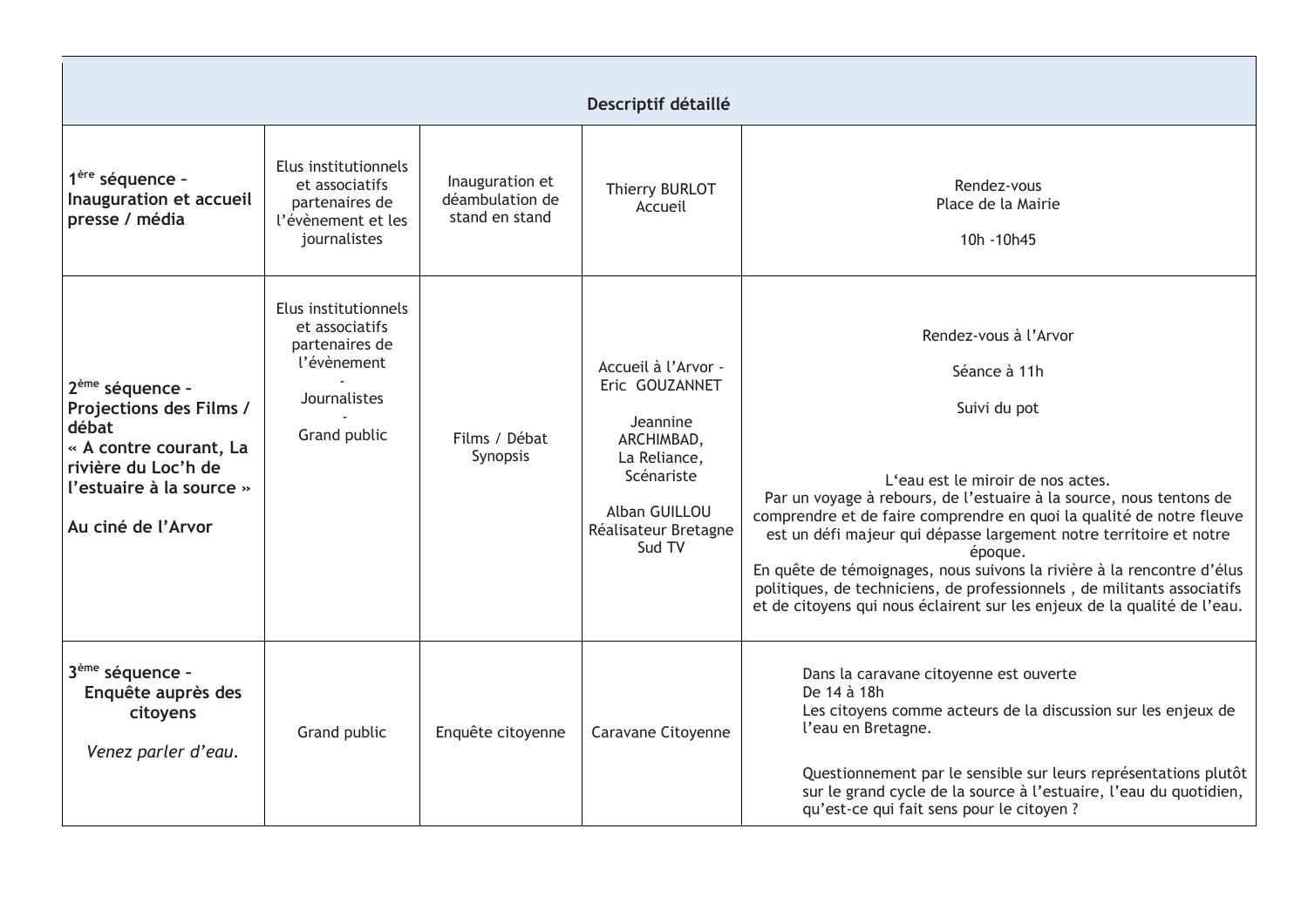| 4 <sup>ème</sup> séquence -<br>Visites guidées<br>'L'eau à Rennes et<br>Rennes Métropole' | Grand public | Visites guidées et<br>atelier pour enfants<br>culturelles et<br>patrimoniales | <b>Destination Rennes</b><br>(Office du Tourisme<br>de Rennes) | -1- Visite guidée à 11h (durée : 1h30 à 2h)<br>« Rennes, au fil de l'eau »<br>Rendez-vous place de l'hôtel de ville Gratuit<br>Nombre de places limitées (30 personnes) – inscriptions auprès de l'Office<br>Au cours de cette promenade, vous remonterez le temps pour<br>comprendre comment la ville s'est formée à la confluence de l'Ille et de<br>la Vilaine. Architectures, écluses, métiers liés à l'eau vous conduiront<br>sur les berges du fleuve Tour à tour, voie navigable et commerciale,<br>marqueur social, élément indomptable, colères canalisées  ou pas,<br>l'eau est présente partout à Rennes, redécouvrons cet élément<br>constitutif de notre ville.<br>-2- Atelier du patrimoine pour les enfants de 6 à 12 ans, qui peut se<br>faire en famille<br>14h30 (durée : 2h)<br>Rendez-vous place de l'hôtel de ville<br>Gratuit<br>Nombre de places limitées (30 personnes) – inscriptions auprès de l'Office<br>« A la poursuite du diamant de la Vilaine » (titre provisoire)<br>Jeu de piste qui permet d'étapes en étapes de mener l'enquête afin de<br>retrouver ce fabuleux bijoux |
|-------------------------------------------------------------------------------------------|--------------|-------------------------------------------------------------------------------|----------------------------------------------------------------|--------------------------------------------------------------------------------------------------------------------------------------------------------------------------------------------------------------------------------------------------------------------------------------------------------------------------------------------------------------------------------------------------------------------------------------------------------------------------------------------------------------------------------------------------------------------------------------------------------------------------------------------------------------------------------------------------------------------------------------------------------------------------------------------------------------------------------------------------------------------------------------------------------------------------------------------------------------------------------------------------------------------------------------------------------------------------------------------------------------|
|                                                                                           |              | Visites guidées<br>gratuites<br>d'usines de<br>traitements de l'eau           | Rennes Métropole<br>Direction de<br>l'assainissement           | 5 unités de traitement sont proposées à la visite gratuitement (15<br>personnes maximum sur inscription pour des enfants de > 6 ans):<br>. A BETTON : Usine de traitement des eaux usées (40 000 EH)<br>. A BRUZ : usine de traitement des eaux usées de Matival (20 000 EH)<br>. A PACE : usine de traitement des eaux usées (16 000 EH)<br>. A RENNES Beaurade : usine de traitement des eaux usées (360 000 EH)<br>. A SAINT-ERBLON : usine de traitement des eaux usées (32 000 EH)                                                                                                                                                                                                                                                                                                                                                                                                                                                                                                                                                                                                                      |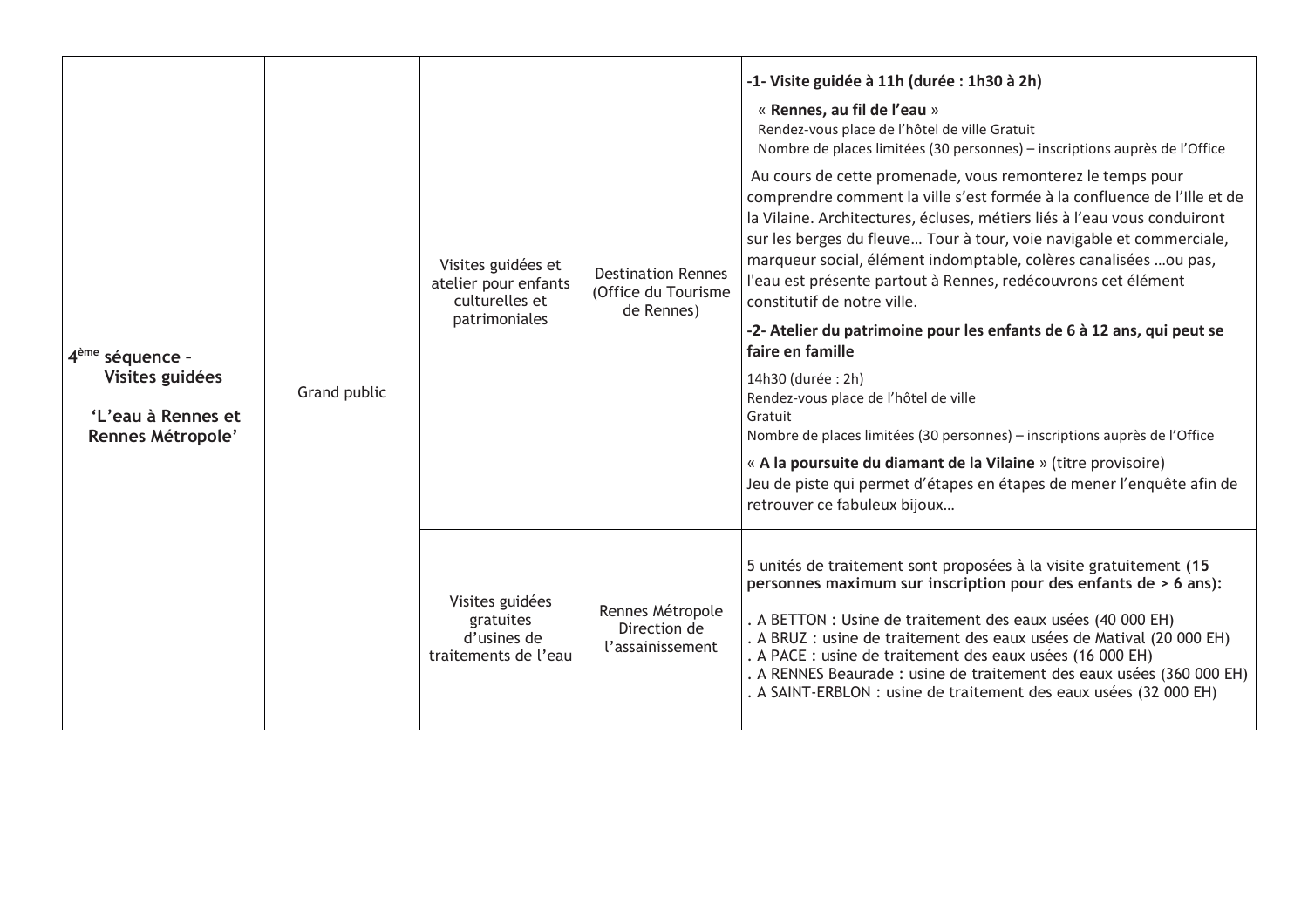| 5 <sup>ème</sup> séquence -<br><b>Animations sur Stands</b><br>Cf Plan d'aménagement<br>de la Place de la Mairie<br>ci après | Tout public | Animations<br>Démonstrations et<br>expériences<br>scientifiques<br>Sur des thèmes très<br>diverses en lien avec<br>l'eau | L'ensemble des<br>partenaires de<br>l'évènement rennais | De 10h à 18h<br>Place de la Mairie<br>Rennes                                                                                                                                                                                                                                                                                                                                                                                                                                                                                                                                                                                                                                                                                            |
|------------------------------------------------------------------------------------------------------------------------------|-------------|--------------------------------------------------------------------------------------------------------------------------|---------------------------------------------------------|-----------------------------------------------------------------------------------------------------------------------------------------------------------------------------------------------------------------------------------------------------------------------------------------------------------------------------------------------------------------------------------------------------------------------------------------------------------------------------------------------------------------------------------------------------------------------------------------------------------------------------------------------------------------------------------------------------------------------------------------|
| Eau,<br>Elément quotidien,<br>Bien commun de<br>l'humanité sous<br>influence                                                 | Tout public | Animations,<br>démonstrations,<br>expériences<br>scientifiques,<br>manipulations,<br>observations                        | Les petits<br>débrouillards                             | Toute la journée<br>Animations autour du camion d'expérimentation « Science Tour », du<br>type « C'est Pas sorcier »<br>. Laboratoire pour manipuler, expérimenter sur des notions de chimie,<br>pollution, traitement, décantation<br>. utilisation d'une maquette pédagogique sur le petit cycle de l'eau /<br>assainissement et l'eau potable,<br>Exploration du monde qui nous entoure grâce à des fiches missions<br>des sacs à « Eau »                                                                                                                                                                                                                                                                                            |
| Eau, élément du<br>paysage breton                                                                                            | Tout public | Animations,<br>questionnement,<br>observation, débats                                                                    | Eau et Rivières de<br><b>Bretagne</b>                   | Toute la journée<br>Animations autour de la mallette Ricochet, lire les paysages autour de<br>l'eau : ville, campagne, rural, littoral, quels enjeux de solidarité,<br>d'aménagement (imperméabilité des sols) et de gestion de l'eau dans<br>ce grand cycle naturel sous influence anthropique ?                                                                                                                                                                                                                                                                                                                                                                                                                                       |
| Eau, invisible mais<br>indispensable à tout<br>être vivant                                                                   | Tout public | Animations, conseils<br>accompagnements,<br>témoignages,<br>démonstrations                                               | MCE, Ivine, Bretagne<br>vivante et Vert<br>Jardin 35    | Toute la journée<br>. Comment préserver notre ressource en eau grâce aux bonnes<br>pratiques dans nos jardins ? Zéro pesticides explication sur la nocivité<br>des produits phytosanitaires, , récupérateur d'eau,<br>. Lien entre l'eau, le patrimoine naturel et notre alimentation sera mis<br>en exergue lors des animations ludiques et pédagogiques (jeu de<br>billard), fiches pédagogiques sur les interactions au jardin (Faune/flore<br>et leur cycle de vie),<br>. Lien déchets verts, compost, jardinage et l'eau : tout est lié<br>conception, aménagement et entretien au naturel de son jardin (jeu de<br>plateau et atelier jeu « Retour au vers ») et présentation d'un<br>composteur collectif, comment s'y prendre ? |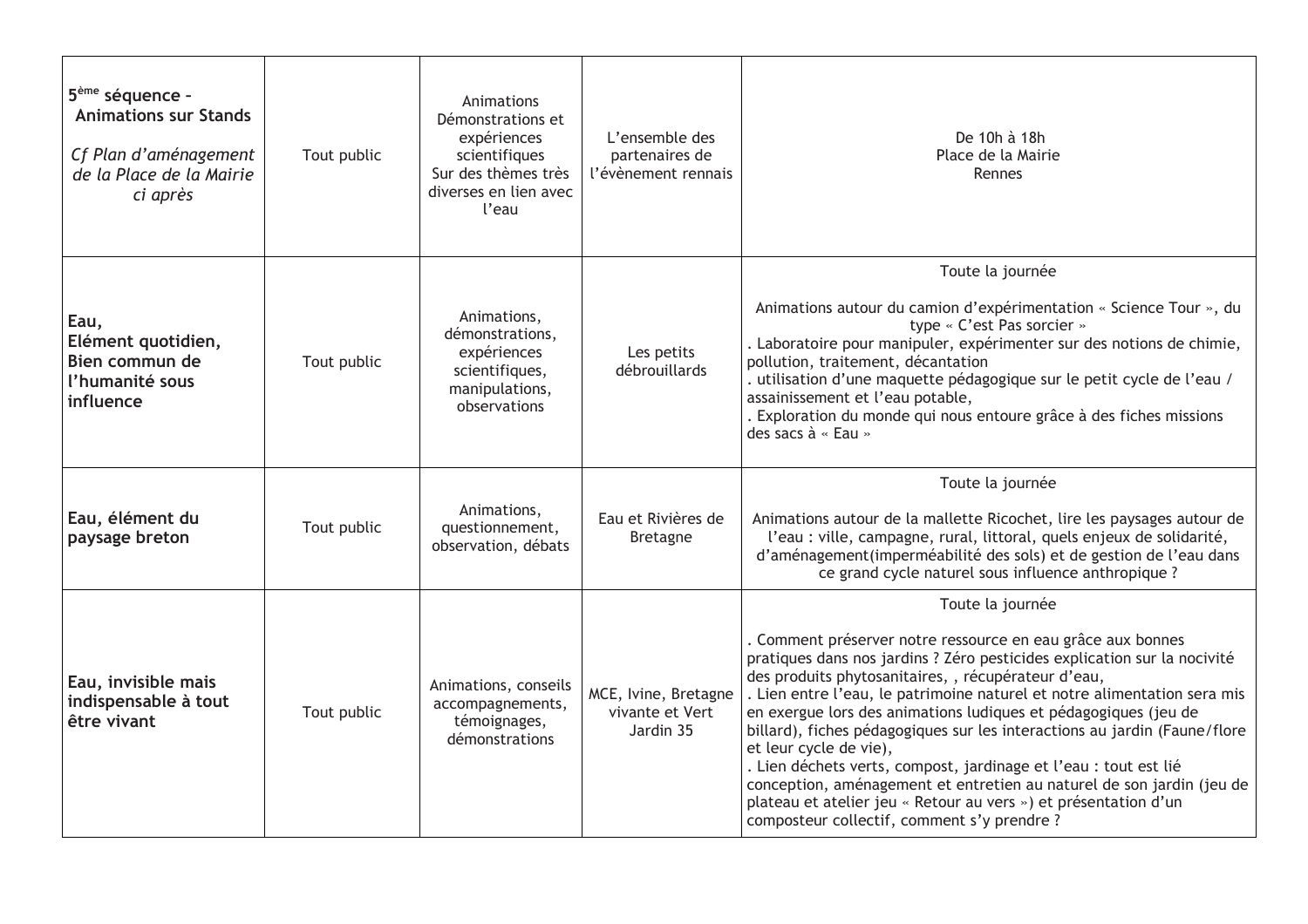| De la production, à la<br>distribution jusqu'au<br>traitement de nos eaux<br>usées. Venez découvrir<br>ce que l'on appelle le<br>petit cycle de l'eau et<br>des écogestes                     | Tout public | Accueil, échanges,<br>animations, films,<br>témoignages<br>Espace dessin pour<br>les enfants | SMG 35 (production<br>AEP)<br>Eau du Bassin<br>rennais (Distribution<br>AEP) Rennes<br>métropole (<br>Traitement des eaux<br>usées) | Toute la journée<br>Espace "animations"<br>. Atelier Ecodo (CEBR)<br>. Ateliers sur la production de l'eau (SMG 35)<br>. Mannequin Egoutier (Rennes Métropole)<br>. Association de solidarité de l'eau (à confirmer Asso. Dankassary<br>Espace pour les enfants : vidéo, quizz, présentation usine AEP<br>En périphérie : nombreux kakemonos présentant la ressource en eau, la<br>sécurisation APE, schéma AEP, assainissement et Stations d'épuration,<br>écogestes, solidarité internationale<br>Dehors : oriflamme et Bar à eau                                                                                                                                                                                                                                                                                                                                                                                                                                                                                                                                                                                                                                      |
|-----------------------------------------------------------------------------------------------------------------------------------------------------------------------------------------------|-------------|----------------------------------------------------------------------------------------------|-------------------------------------------------------------------------------------------------------------------------------------|--------------------------------------------------------------------------------------------------------------------------------------------------------------------------------------------------------------------------------------------------------------------------------------------------------------------------------------------------------------------------------------------------------------------------------------------------------------------------------------------------------------------------------------------------------------------------------------------------------------------------------------------------------------------------------------------------------------------------------------------------------------------------------------------------------------------------------------------------------------------------------------------------------------------------------------------------------------------------------------------------------------------------------------------------------------------------------------------------------------------------------------------------------------------------|
| Au delà du petit cycle,<br>qu'appelons nous le<br>grand cycle ?<br>De la source à<br>l'estuaire, du Nord au<br>Sud, d'Est en Ouest de<br>la Bretagne,<br>Eau en héritage,<br>Eau en partage ! | Tout public | Accueil et animation<br>par des comédiens,<br>films, diaporamas. et                          | Région Bretagne et<br>ses partenaires<br>(conférences)                                                                              | Toute la journée<br>(programme détaillé à finaliser)<br>Espace « Accueil/renseignements<br>Espace « Conférences / diaporamas »<br>Le matin des diaporamas tourneront en boucle durant l'inauguration.<br>L'après midi, programme de micro-conférences toutes les 30 minutes ci<br>dessous:<br>SMG 35 : Le périmètre de protection autour des captages d'eau<br>potable (Gisèle Marie, technicienne suivi PPC) (à 14h00)<br>SMG 35 : L'approvisionnement en eau potable à l'échelle du<br>département 35 (JP Trouslard, Directeur du SMG 35) (à 15h30)<br>Rennes métropole : L'assainissement des eaux pluviales et le<br>développement urbain (à 14h30)<br>Rennes métropole : La mise en réseau des acteurs du petit cycle<br>de l'Eau et du monde la recherche en Bretagne (à 17h00)<br>Eau du Bassin rennais ?<br>Région Bretagne : Conférence débat sur la prospective de l'eau<br>en Bretagne Y aura-t-il de l'eau pour tous en Bretagne en 2040 ?<br>(à 15h00)<br>Région Bretagne : Conférence débat sur la prospective de l'eau<br>en Bretagne Le littoral sous la Vague : le littoral breton victime<br>de son attractivité et du changement climatique (à 17h30) |